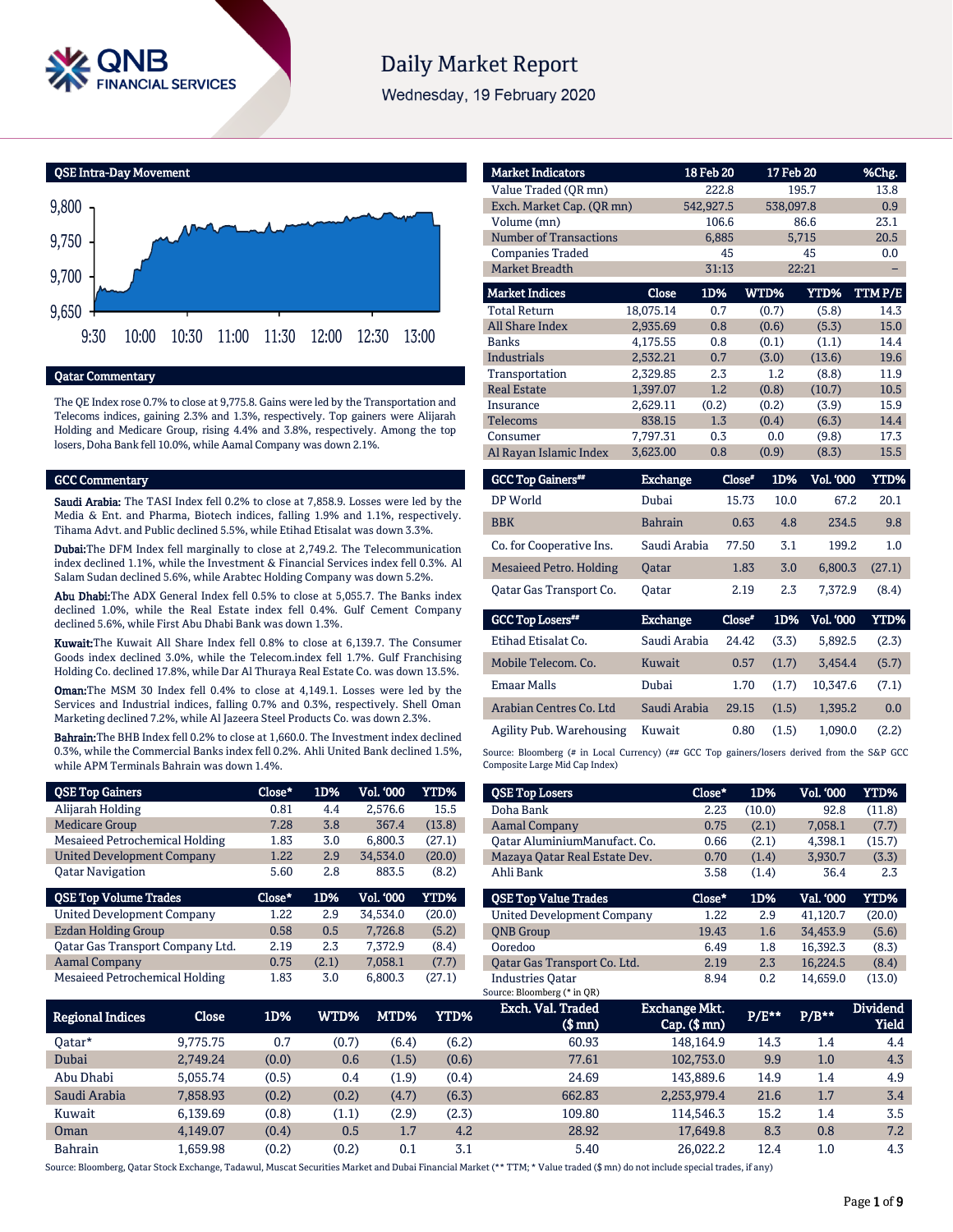# Qatar Market Commentary

- The QE Index rose 0.7% to close at 9,775.8. The Transportation and Telecoms indices led the gains. The index rose on the back of buying support from non-Qatari shareholders despite selling pressure from Qatari and GCC shareholders.
- Alijarah Holding and Medicare Group were the top gainers, rising 4.4% and 3.8%, respectively. Among the top losers, Doha Bank fell 10.0%, while Aamal Company was down 2.1%.
- Volume of shares traded on Tuesday rose by 23.1% to 106.6mn from 86.6mn on Monday. Further, as compared to the 30-day moving average of 80.5mn, volume for the day was 32.4% higher. United Development Company and Ezdan Holding Group were the most active stocks, contributing 32.4% and 7.2% to the total volume, respectively.

| <b>Overall Activity</b>    | Buy %* | Sell %* | Net (QR)          |
|----------------------------|--------|---------|-------------------|
| Oatari Individuals         | 18.79% | 21.20%  | (5,369,901.74)    |
| <b>Oatari Institutions</b> | 32.82% | 41.34%  | (18,980,542.62)   |
| Oatari                     | 51.61% | 62.54%  | (24.350.444.37)   |
| <b>GCC</b> Individuals     | 2.02%  | 3.25%   | (2,731,220.82)    |
| <b>GCC</b> Institutions    | 1.79%  | 6.78%   | (11, 114, 200.85) |
| GCC                        | 3.81%  | 10.03%  | (13,845,421.67)   |
| Non-Oatari Individuals     | 12.44% | 11.34%  | 2.463.819.11      |
| Non-Oatari Institutions    | 32.13% | 16.10%  | 35,732,046.92     |
| Non-Oatari                 | 44.57% | 27.44%  | 38.195.866.04     |

Source: Qatar Stock Exchange (\*as a % of traded value)

# Earnings Releases, Global Economic Data and Earnings Calendar

#### Earnings Releases

| Company                      | Market       | Currency  | Revenue (mn)<br>402019 | % Change<br>YoY | <b>Operating Profit</b><br>(mn) 402019 | % Change<br>YoY          | <b>Net Profit</b><br>$(mn)$ 402019 | % Change<br>YoY |
|------------------------------|--------------|-----------|------------------------|-----------------|----------------------------------------|--------------------------|------------------------------------|-----------------|
| Thob Al Aseel Co.            | Saudi Arabia | <b>SR</b> | 106.3                  | 39.6%           | 14.6                                   | 110.8%                   | 10.6                               | 361.7%          |
| Saudi Airlines Catering Co.* | Saudi Arabia | <b>SR</b> | 2,156.3                | 5.9%            | 539.4                                  | 6.7%                     | 463.9                              | 1.0%            |
| Etihad Etisalat Co.*         | Saudi Arabia | <b>SR</b> | 13,450.0               | 13.4%           | 967.0                                  | 60.4%                    | 31.0                               | N/A             |
| Dur Hospitality Co.*         | Saudi Arabia | <b>SR</b> | 553.8                  | 22.0%           | 76.3                                   | 9.7%                     | 53.0                               | $-7.8%$         |
| Al Dhafra Insurance Co.*     | Abu Dhabi    | AED       | 323.8                  | $-2.9%$         | -                                      | $\overline{\phantom{a}}$ | 71.1                               | 29.2%           |

Source: Company data, DFM, ADX, MSM, TASI, BHB.(\*Financial for FY2019)

#### Global Economic Data

| <b>Date</b> | Market    | Source                            | Indicator                   | Period | Actual | Consensus | <b>Previous</b> |
|-------------|-----------|-----------------------------------|-----------------------------|--------|--------|-----------|-----------------|
| 02/18       | US        | Federal Reserve Bank of New Yo    | <b>Empire Manufacturing</b> | Feb    | 12.9   | 5.0       | 4.8             |
| 02/18       | <b>UK</b> | UK Office for National Statistics | Jobless Claims Change       | Jan    | 5.5k   | -         | 2.6k            |
|             |           |                                   |                             |        |        |           |                 |

Source: Bloomberg (s.a. = seasonally adjusted; n.s.a. = non-seasonally adjusted; w.d.a. = working day adjusted)

#### Earnings Calendar

| <b>Tickers</b> | <b>Company Name</b>                           | Date of reporting 4Q2019results | No. of days remaining | <b>Status</b> |
|----------------|-----------------------------------------------|---------------------------------|-----------------------|---------------|
| <b>MERS</b>    | Al Meera Consumer Goods Company               | 19-Feb-20                       |                       | Due           |
| <b>GISS</b>    | <b>Gulf International Services</b>            | 19-Feb-20                       | $\mathbf{0}$          | Due           |
| <b>MPHC</b>    | Mesaieed Petrochemical Holding Company        | 20-Feb-20                       |                       | Due           |
| <b>ONNS</b>    | <b>Oatar Navigation (Milaha)</b>              | 25-Feb-20                       | 6                     | Due           |
| <b>OGRI</b>    | Oatar General Insurance & Reinsurance Company | 26-Feb-20                       |                       | Due           |
| <b>OISI</b>    | Qatar Islamic Insurance Group                 | 26-Feb-20                       |                       | Due           |
| <b>MCCS</b>    | Mannai Corporation                            | 27-Feb-20                       | 8                     | Due           |
| <b>WDAM</b>    | <b>Widam Food Company</b>                     | $1-Mar-20$                      | 11                    | Due           |
| <b>DBIS</b>    | Dlala Brokerage & Investment Holding Company  | 3-Mar-20                        | 13                    | Due           |
| <b>AKHI</b>    | Al Khaleej Takaful Insurance Company          | $3-Mar-20$                      | 13                    | Due           |
| <b>OOIS</b>    | <b>Qatar Oman Investment Company</b>          | 8-Mar-20                        | 18                    | Due           |

Source: QSE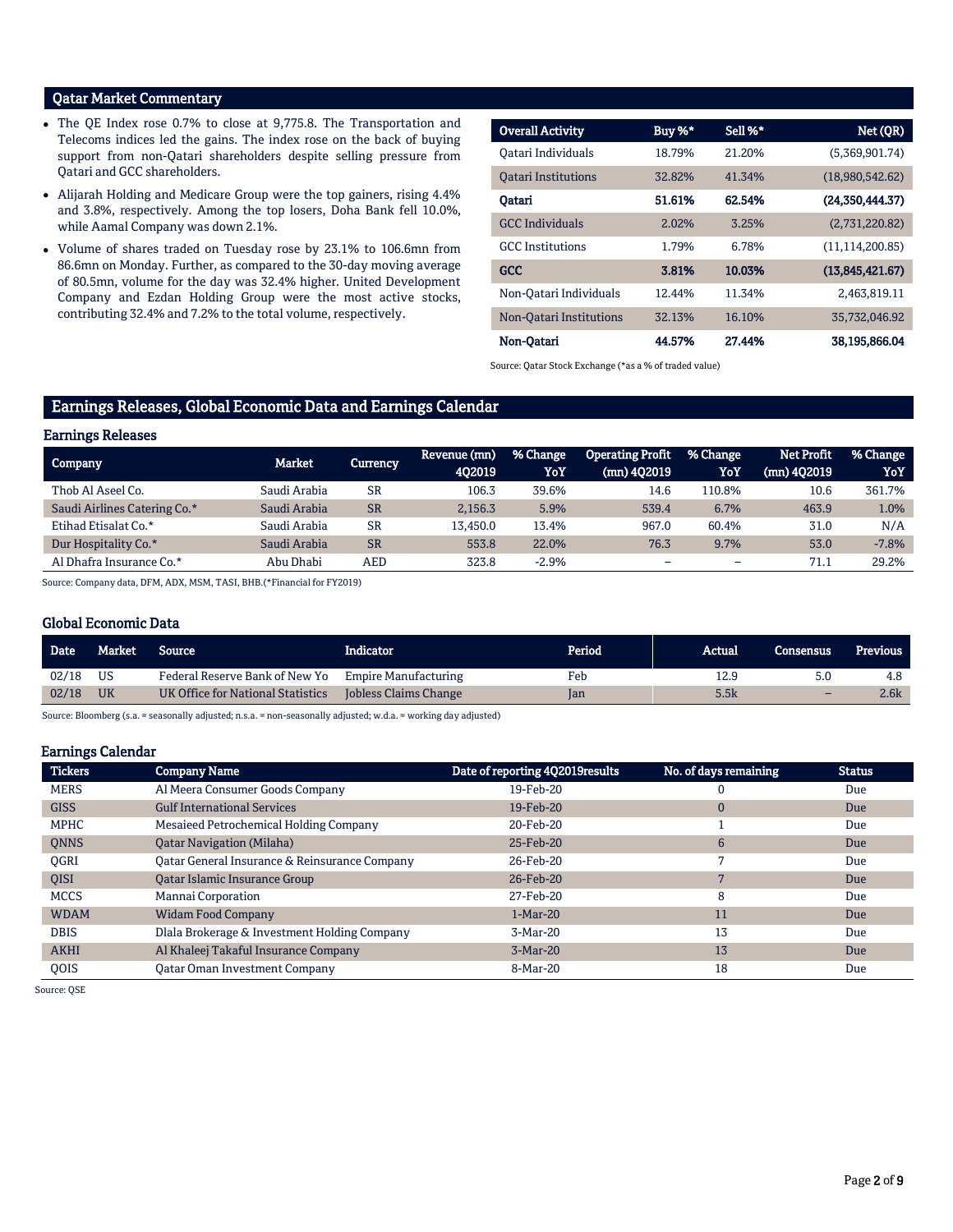# News

Qatar

 AHCS' net profit declines ~41% YoY and ~15% QoQ in 4Q2019 – Aamal Company's (AHCS) net profit declined ~41% YoY (-~15% QoQ) to ~QR65mn in 4Q2019.The company's revenue came in at ~QR349mn in 4Q2019, which represents an increase of ~5% YoY (+~13% QoQ). In FY2019, AHCS total revenue up 0.6% YoY to QR1,294.1mn (FY2018: QR1,286.6mn), primarily due to a strong performance in the Trading and Distribution segment. Gross profit down 7.1% YoY to QR434.0mn in FY2019 and net profit before share of net profits of associates and joint ventures, accounted for using the equity method and fair value gains on investment properties (net underlying profit) also down 25.2% YoY to QR259.9mn. Net underlying profit margins decreased by 6.9 percentage points to 20.1%. Share of net profits from associates and joint ventures accounted for using the equity method decreased 37.8% to QR62.3mn. There were no fair value gains or losses on investment properties in FY2019 or FY2018. Total company net profit down 28.0% to QR322.1mn (FY2018: QR447.6mn), with net profit attributable to AHCS equity holders down 27.6% to QR322.3mn (FY2018: QR445.3mn). EPS amounted to QR0.05 in FY2019 as compared to QR0.07 in FY2018. Net capital expenditure down 83.4% to QR48.2mn, owing to a number of property acquisitions made by Aamal Real Estate in the prior year period and not repeated in 2019. AHCS board of directors has recommended to the General Assembly the distribution of cash dividend of 4% of the nominal share value i.e., QR0.04 per share. Revenue in the Trading and Distribution segment increased significantly, up 14.8% YoY to QR800mn, while net profit declined 21.1% YoY to QR99mn partly due to strong price competition in the market. Year 2020 presents many opportunities for Aamal Medical, supported by a strong pipeline of promising projects. Aamal Medical will continue to explore the introduction to Qatar of the latest healthcare technologies such as Artificial Intelligence ('AI'), stem cell therapy, mobile health and telemedicine. Revenue in the Property segment was broadly flat YoY at QR290mn in FY2019, while net profit was down 7.1% to QR224mn. This reflects the tougher retail environment stemming from the blockade, increased maintenance, utility and insurance costs, and the absence of lease termination penalties which AHCS benefitted from in 2018. In 2020, City Center Doha expects to see new shop openings which will drive footfall through the mall and enhance the visitor experience. Furthermore, an agreement has been signed with Ashgal Public Works Authority to build a pedestrian bridge which will directly connect to the mall's first floor with construction scheduled to start in mid-2020, with a second bridge planned to connect the mall to the DECC metro station. In the Industrial Manufacturing segment, revenue was down 26.6% YoY to QR169mn and net profit declined by 48.2% YoY to QR53mn. These numbers reflect the combined effect of a slowdown in the Qatari construction sector and increased competition which impacted all companies in the segment, the largest impact being felt at Senyar Industries with a 42.5% YoY decrease in net profit at Senyar Industries owing to slower demand. However, the outlook for the construction sector in 2020 is positive based on a significant increase in enquiries related to infrastructure development and completions ahead of the FIFA 2022 World

Cup. AHCS' Chairman, Sheikh Faisal bin Qassim Al Thani said, "A Year 2020 will see the benefits of several strategic initiatives come to fruition including the conclusion of the renovation works at City Center Doha. Furthermore, we are currently evaluating a number of exciting, strategic midstream industrial projects and look forward to announcing in due course those we decide to progress. For AHCS, the outlook for 2020 is positive. The long-term economic outlook is encouraging and we expect to continue to benefit from the opportunities generated by both the economy and the Qatar National Vision 2030. We remain committed to financial and operational enhancements, as reflected in AHCS' strong track record of sustainable growth over the past decade, both organically and through new business partnerships. Our corporate strategy remains clear and consistent as we continue to focus on generating shareholder value through profitable growth and diversification." (QSE, Company Press Release)

- Commercial Bank Financial Services launches 'margin trading' product – Commercial Bank Financial Services (CBFS), a wholly owned subsidiary of The Commercial Bank, has launched its margin trading product, becoming the first bank brokerage subsidiary in Qatar to launch such an innovative product. The margin trading facility will allow clients greater flexibility, and required liquidity to trade on the Qatar Stock Exchange (QSE), and take advantage of market opportunities. The Commercial Bank group's CEO, Joseph Abraham said, "As always, we never cease to invest in innovative products. CBFS's launch of margin trading facility marks a new achievement for the bank and its brokerage subsidiary, and further enriches our wealth management product offering. Margin trading is the first of the many new exciting products we have in the pipeline in CBFS for this year, which will continue to engage and enable our clients to build trading volumes and market participation rates." (Gulf-Times.com)
- QFBQ to hold its board meeting on March 4 to discuss the financial statements - Qatar First Bank (QFBQ) announced that its board of directors will meet on March 4, 2020 to discuss financial statements for the period ended December 31, 2019. (QSE)
- $\bullet$  Milaha CEO: Maritime sector has huge absorptive capacity  $-$ The maritime sector, which accounts for vast majority of the global trade, has huge absorptive capacity to enable technology companies to compete greatly with traditional firms in the shipping sector, according to Qatar Navigation (Milaha). Highlighting that almost 90% of global trade is maritime trade, Milaha's Chief Executive, Abdulrahman Al-Mannai said it is necessary to pay attention to this aspect because of its great importance for economic performance. He said great effort has been made in Qatar's maritime infrastructure field, especially with regard to shipyards, ports, roads and large installations, and in the support system as well, including cooperation between the government and the private sector and investment in technology. "Given the huge absorptive capacity in this sector, technology companies are able to compete greatly with traditional companies in the shipping sector and we must consider this idea to make decisions in our sector, in addition to focusing on customers and placing them first, especially in light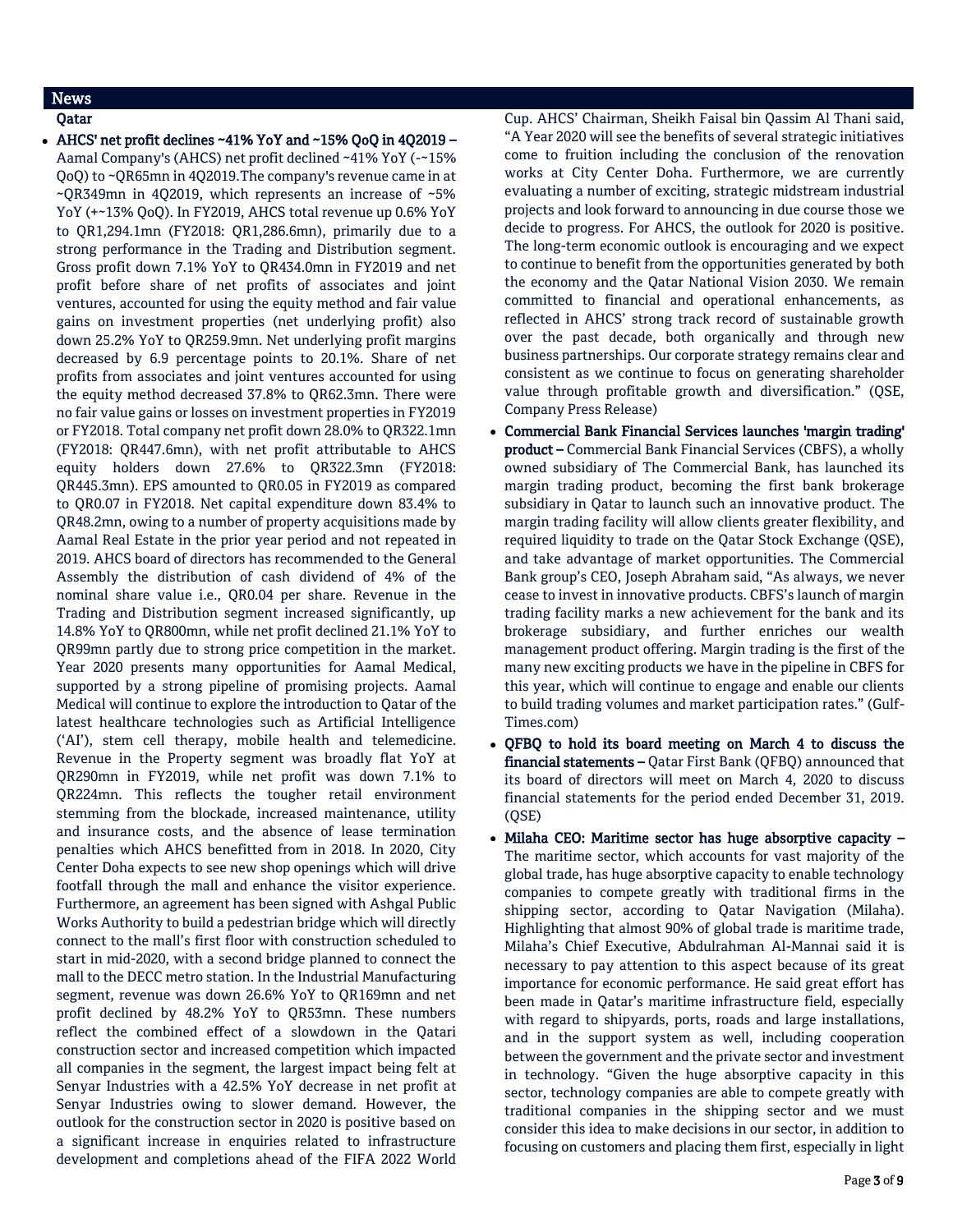of the great competition, for their satisfaction," he said. Qatar has witnessed very big changes in all stages of supply and supply chains, making it the only country in the Middle East with sufficient local capabilities in the import and export supply chain today, which is evidence of its great strength, especially in the past three years, according to the CEO. (Gulf-Times.com)

- Oxford Economics: Private sector credit boost to help Qatar non-oil sector stage recovery this year – Qatar's non-oil sector should stage a recovery this year on the back of the private sector credit accelerating, growing by more than 20% YoY since August 2019, Oxford Economics has stated in a report. Oxford Economics' non-oil momentum indicator (NOMI) for Qatar suggests a turnaround for the non-oil sector. "It may not be on the cusp of expansion just yet, but the data points to diminishing contraction in Q4, marking the first sign of improvement since late-2017. The improvement has been most prominent in credit indicators and construction permits, offset to some extent by weaker real estate prices and unsupportive gas price dynamics," Oxford Economics noted. "However, with the January non-oil PMI sliding deeper into negative territory again, we will cut our forecast for non-oil GDP growth to under 3% from 3.5% currently, though this will still represent a significant improvement on the estimated 0.1% in 2019," the researcher said. The GCC non-oil momentum indicators – details of which Oxford Economics provided earlier – had shed light on non-oil performance ahead of actual GDP data releases. "The importance of our NOMI is significant," the researcher said and noted it is still awaiting third quarter 2019 figures for Qatar. Oxford Economics had said Qatar economy would see further improvement in the medium term and noted the country's GDP growth is seen averaging 2.9% in 2021-22. (Gulf-Times.com)
- Qatar to issue guide to protect marine e-assets from cyber risks – Qatar will soon issue a guide, the first of its kind in the region, to protect the marine e-assets and all information about ships and goods from cyber risks. "The country has taken advanced steps to issue a guide to secure marine assets in the applications of operating ports and ships, which will be the first of its kind in the region, to enhance the use of the latest protection methods for marine electronic assets and all information," Minister of Transport and Communications HE Jassim bin Saif Al-Sulaiti told the Qatar Maritime and Logistics Summit. This would pave the way for greater cooperation between the national navigation companies and the Q-cert (National Information Security Center) to ensure the safety of marine work from cyber threats. On cyber threats, which is one of the topics discussed in the summit, the Minister said that the region and the world at large are entering a new era that is different and full of challenges, perhaps the most important of which are cyber threats, pointing out that the maritime transport sector has become closely dependent on new technologies linked to the Internet and modern applications in managing its assets, so it has become necessary to prepare to face these threats. Qatar has worked to develop laws and legislations in the field of transport, and has invested widely to develop infrastructure projects for the transport sector and its support services to keep pace with the changes and developments that are progressing, thus achieving the goals of Qatar National Vision 2030. (Gulf-Times.com)
- Qatari Diar: Lusail City infrastructure 95% complete The city of Lusail is nearing completion, as about 95% of the city's infrastructure has been completed, it was announced on Tuesday. Parts of the city have opened already and witnessed a population presence in areas like Jabal Thuaileb, the official Qatar News Agency (QNA), quoting a senior Qatari Diar Real Estate Investment and Development Company (Qatari Diar) official, said. Lusail City is considered the largest project of Qatari Diar. It is more than just a real estate project, it is a comprehensively planned city, and it reflects the progress made by Qatar. The city is spread over 38,000,000 square meters. Qatari Diar's CEO, Abdullah bin Hamad Al-Attiyah stated in press statements on the sidelines of a Tarsheed festival at Kahramaa Awareness Park that work is currently underway to complete the remaining preparations for hosting the 2022 World Cup, the most prominent of which is the opening of the commercial street and the areas of tourist attractions and vital sites, in addition to the final aesthetic touches. The city will host the Lusail Stadium, which is scheduled to host the opening and final matches of the FIFA World Cup. (Gulf-Times.com)
- Qatar-Japan strong bilateral relations highlighted The Japanese embassy in Doha aims to further strengthen not only the economic and commercial ties between Qatar and Japan but also in several areas of cooperation, Ambassador Kazuo Sunaga has said. "In December 2019, Japan was the top destination for Qatar's exports, accounting for 21.1% of the total, followed by China with 14.7%," the envoy told a recent press briefing. According to the embassy, Japan's oil imports and share from Qatar is about 8% and liquefied natural gas (LNG) is about 12% (both rank third in the world) while the amount of exports from Japan to Qatar is QR387mn last year. Trade volume between the two countries reached \$16bn in 2018, an increase of 23% compared to 2017 figure (\$13.1bn). "In terms of Qatar's exports, Japan is by far the number one partner that means our economic relations with Qatar is always excellent," Sunaga said. (Gulf-Times.com)

#### International

 January new home purchase mortgage applications in US increases 35.3% – The Mortgage Bankers Association (MBA) Builder Application Survey (BAS) data for January 2020 showed mortgage applications for new home purchases increased 35.3% compared from a year ago. Compared to December 2019, applications increased by 40%. This change does not include any adjustment for typical seasonal patterns. MBA estimates new single-family home sales were running at a seasonally adjusted annual rate of 865,000 units in January 2020, based on data from the BAS. The new home sales estimate is derived using mortgage application information from the BAS, as well as assumptions regarding market coverage and other factors. The seasonally adjusted estimate for January is an increase of 25.5% from the December pace of 689,000 units. On an unadjusted basis, MBA estimates that there were 66,000 new home sales in January 2020, an increase of 37.5% from 48,000 new home sales in December. By product type, conventional loans composed 69.5% of loan applications, FHA loans composed 17.8%, loans composed 0.8% and VA loans composed 12%. The average loan size of new homes increased from \$338,625 in December to \$346,140 in January. (MBA)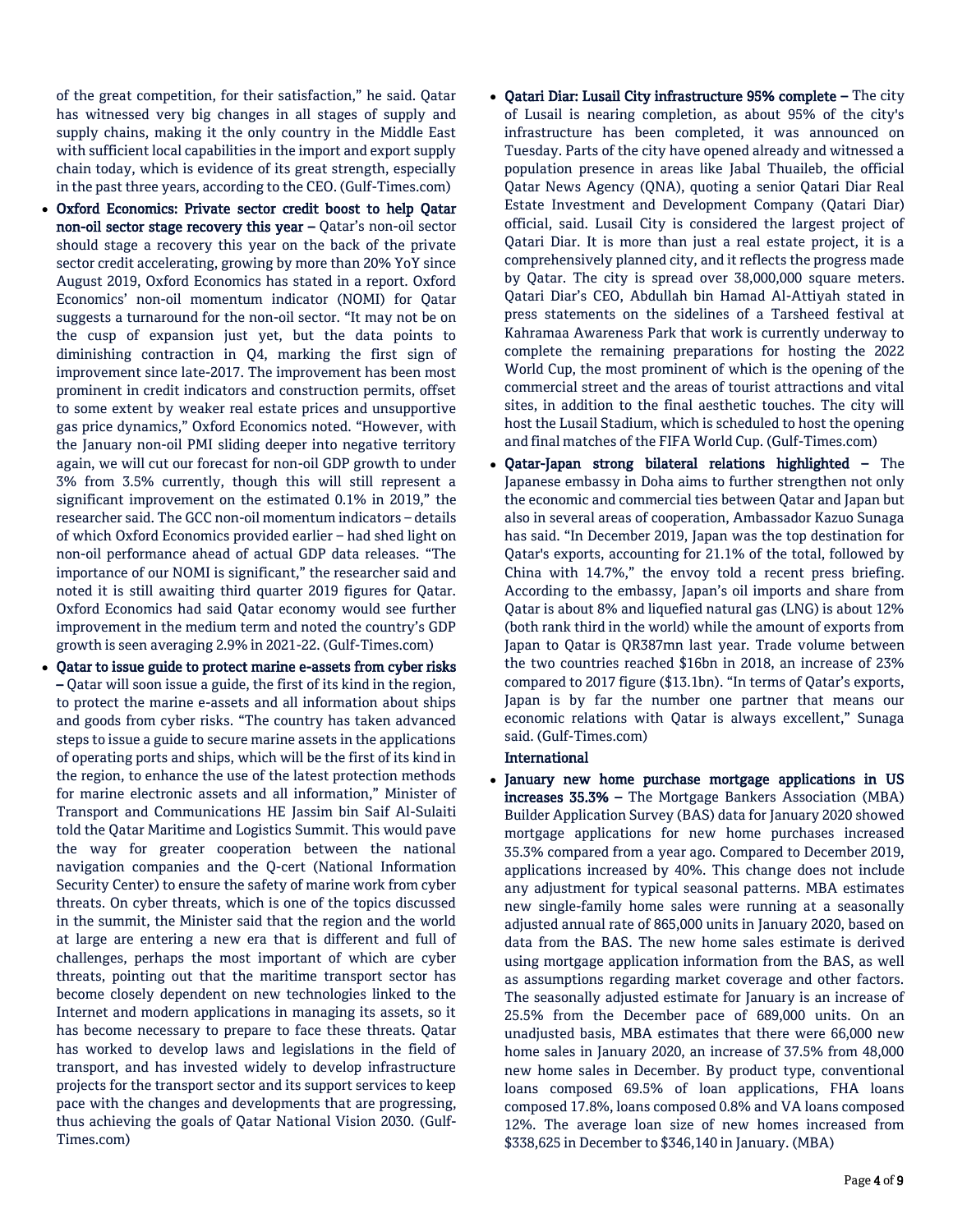- UK jobs boom roared in late 2019, despite election jitters The number of people in work in Britain jumped again at the end of last year, according to data which underscores how the labor market has defied a broader economic slowdown in the run-up to December's election. The number of people in work jumped by 180,000 in the October-December period to 32.934mn, at the top end of forecasts in a Reuters poll of economists. Full-time employment accounted for most of the growth, while selfemployment also rose strongly, the Office for National Statistics (ONS) data showed. The number of people out of work dropped by 16,000 to 1.290mn, the ONS data showed. The unemployment rate of 3.8% remained at its joint lowest level since early 1975. In another sign of confidence among employers about their hiring intentions, vacancies in the three months to January rose to 810,000, their highest since the three months to September. Total earnings growth including bonuses rose by an annual 2.9%, the weakest gain since the three months to August 2018. Excluding bonuses, pay growth also slowed to 3.2%, its slowest increase since the third quarter of 2018. Economists had expected total pay to grow by 3.0% and regular pay to grow by 3.3%. (Reuters)
- ZEW: German investor morale worsens on corona-virus fears The mood among German investors deteriorated far more than expected in February on worries that China's corona-virus outbreak would dampen world trade and deepen a manufacturing recession in Germany, a survey showed on Tuesday. The ZEW research institute said its monthly survey showed economic sentiment among investors fell to 8.7 from 26.7 in January. Economists had expected a drop to 21.5. The survey adds to expectations that Europe's biggest economy will continue to lose momentum in the first half of 2020 as its manufacturers linger in a recession prompted by a reduction in exports. A separate gauge measuring investors' assessment of the economy's current conditions decreased to -15.7 from -9.5. Analysts had forecast a reading of -10.3. The German economy stagnated in the fourth quarter due to weaker private consumption and state spending, renewing fears of a recession. (Reuters)
- Japan's exports, machinery orders fall as virus risks grow Japan's exports fell in January for a 14 straight month while a key gauge of capital spending tumbled, as the world's thirdlargest economy grapples with the impact of the corona-virus outbreak and a recent sales tax hike. Ministry of Finance (MOF) data out showed Japan's exports fell 2.6% YoY in January, smaller than a 6.9% decrease expected by economists and dragged by US-bound shipments of cars and construction and mining machinery. It followed a 6.3% fall in December. Separate data on Wednesday showed core machinery orders, a highly volatile data series regarded as an indicator of capital spending in the coming six to nine months, fell 12.5% MoM in December. The MoM fall in core orders, a highly volatile data series regarded as an indicator of capital spending in the coming six to nine months, compared with the median estimate of a 9.0% decline in a Reuters poll of economists. Manufacturers surveyed by the Cabinet Office forecast that core orders will fall 5.2% in January-March, after declining 2.1% in the previous quarter. Compared with a year earlier, core orders, which exclude those of ships and electricity, slipped 3.5% in December, versus a 1.3% drop seen by economists. The data

underscores the challenge Japan faces in overcoming external and domestic pressures, with little room left for policy maneuvering and the economy teetering on the edge of a recession. Data out Monday showed the economy shrank the most since 2014 in the last quarter as domestic demand took a hit from an October tax hike and the corona-virus clouded the outlook. (Reuters)

- Recession risk forces BoJ to row back on inflation goal The widening economic fallout from the corona-virus outbreak and soft consumption are forcing the Bank of Japan (BoJ) to message more strongly that it is no longer inclined to chase its elusive 2% inflation target, sources familiar with its thinking said. After years of trying to vanquish deflation by setting an ambitious price goal, Japan's waning recovery prospects and a dwindling policy tool-kit have made the BoJ more open to conceding that the best it can do is to keep the economy afloat, the sources said. The need to protect the world's third-largest economy from a sharp downturn has became a more urgent task for the BoJ, particularly as external risks such the Sino-US trade war and a corona-virus outbreak in China weaken its ability to create a virtuous growth cycle. (Reuters)
- China to grant tariff exemptions on 696 US goods to support purchases – China will grant exemptions on retaliatory duties imposed against 696 US goods, the most substantial tariff relief to be offered so far, as Beijing seeks to fulfill commitments made in its interim trade deal with the US. Tuesday's announcement comes after the Phase 1 trade deal between the two countries took effect on Febraury 14 and is the third round of tariff exemptions China has offered on US goods. China has committed to boosting its purchases of goods and services from the US by \$200bn over two years as part of the agreement, and has already rolled back some additional tariffs on US imports after the deal was signed. The US goods eligible for tariff exemptions include key agricultural and energy products such as pork, beef, soybeans, liquefied natural gas and crude oil, which were subject to extra tariffs imposed during the escalation of the bilateral trade dispute. (Reuters)

### Regional

 S&P: More hope for Global Sukuk market growth – Global Sukuk issuances witnessed a 25.6% hike last year from 2018 numbers, with foreign currency issuances leaping 20.8%. This was driven by high levels of liquidity in Indonesia, good performance in Malaysia, Turkey's efforts to tap all available financing sources and the return of some GCC issuers to the market. Total Sukuk issuance for 2020 is expected to reach \$160bn-\$170bn this year, including \$40bn-\$45bn of foreign currency issuance, according to S&P. This represents an approximately 5% growth on the \$162bn seen in 2019. The research and ratings agency added that ample global liquidity and negative yields on more than \$10tn of debt mean that issuers with a good credit story will find relatively easy entry to the Sukuk market this year. Notable players last year were the usual suspects – Malaysia and Indonesia. Nevertheless, the GCC also pulled it weight with higher issuances of local currency denominated government Sukuk from Saudi Arabia and a few private sector issuers. In Kuwait, the central bank continued to offer Sukuk as liquidity management instrument for Kuwaiti banks. Bahrain's issuance volumes increased only slightly as the government had less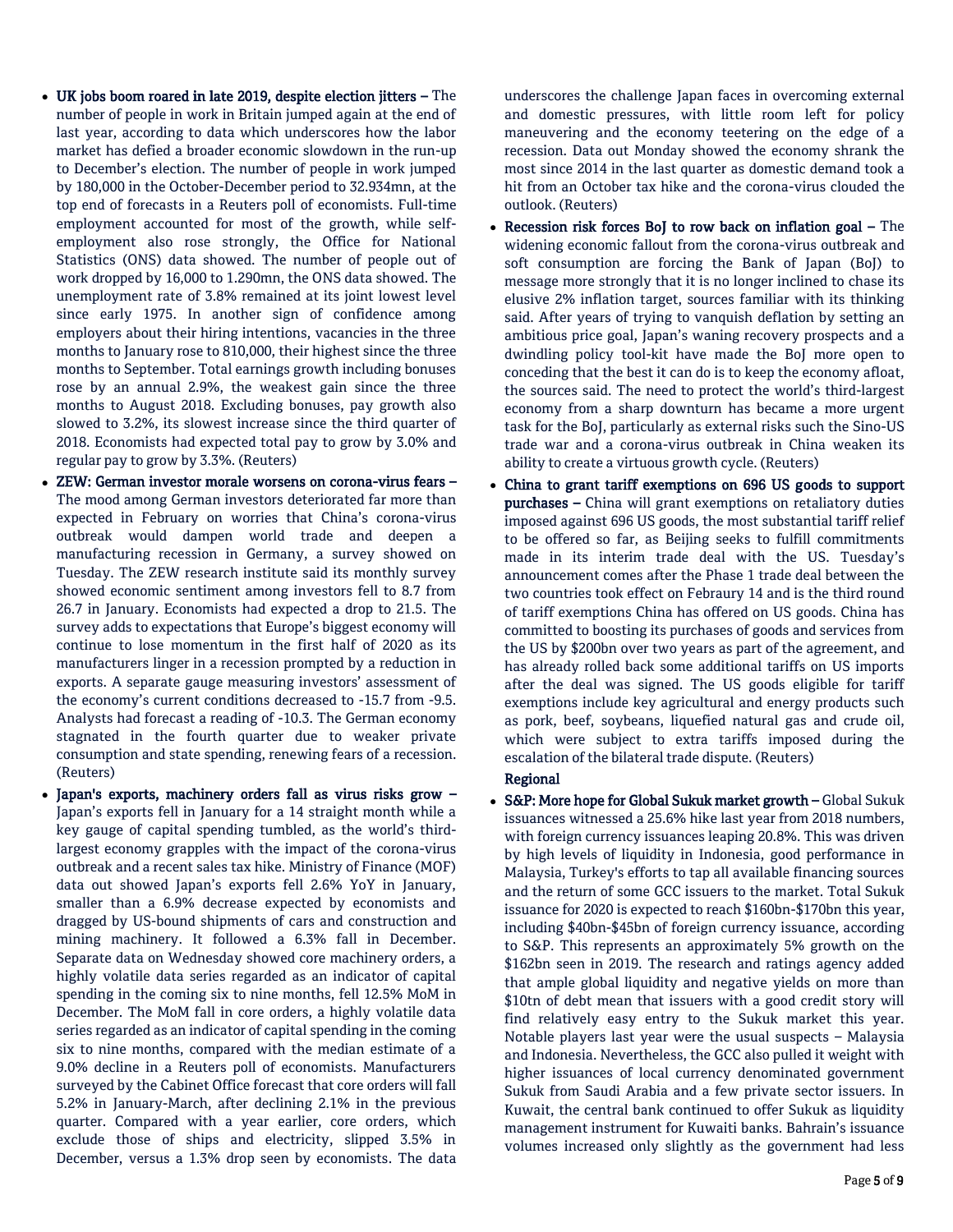need to tap capital markets having disbursed funds from the \$10bn GCC support package. On the other hand, the UAE witnessed a marginal drop as corporate front-load their issuance programs in 2018 to prepare for less supportive market conditions. (Zawya)

- FAB: GCC sovereigns could borrow more if oil prices stay low If oil remains in its current price range of \$55-\$85 per barrel, the GCC governments will have to spend more to boost their economies, ultimately forcing GCC sovereigns to borrow more, an investment outlook by First Abu Dhabi Bank (FAB) noted. Low interest rates in Dollars will add to the incentives of corporate and sovereign treasurers to issue bonds, according to 'Global Investment Outlook 2020'. In 2019, GCC countries issued a record \$99.6bn (until beginning of December) of bonds and Sukuk (Shari'ah-compliant bonds), the report stated. "Whether or not a similar amount will be printed in 2020 will depend on the price of oil and how much oil OPEC countries agree to pump," it stated. Five years after oil prices plunged from \$100 per barrel, fiscal consolidation and diversification among GCC countries is moving slower than anticipated. While sovereign borrowers have introduced new revenue sources, such as value added taxes, the region is still highly dependent on the oil sector. Bond issuances will also be supported by the generally high ratings of issuers in the region and the appetite for positive-yielding debt. Also, GCC credits offer higher returns than other debt in the same category. In addition, many passive investors are now also buying bonds in the region, after some of the GCC countries were included in the JPMorgan Emerging Markets Bond Index. This helped Saudi Arabia and Abu Dhabi to sell record amounts of 30-year bonds last year. "Full curves, index inclusion and a larger amount of bonds outstanding all contribute to higher liquidity for bonds in the region, which, again, make them more attractive. This means that if issuance comes near or even surpasses the record set in 2019, it is still likely to find plenty of buyers," the report stated. (Zawya)
- PwC: Four IPOs raise \$26bn in GCC in 4Q2019 GCC equity capital markets attracted significant global attention in the fourth quarter of 2019 with four initial public offerings (IPOs) raising \$26bn, professional services firm PwC stated in a new report. The energy industry led the equity market during the quarter with the Saudi Aramco's \$25.6bn listing on Tadawul and the \$23mn listing of Musandam Power Company on Muscat Securities Market. In contrast to the subdued IPO markets in the first three quarters of the year when only four IPOs took place, GCC countries witnessed as many IPOs in 4Q2019 alone representing 96% of the annual GCC IPO proceeds for 2019. Tadawul continued to be the front runner amongst the GCC stock markets in terms of both number of listings and proceeds raised. While the 2019 experienced record-breaking IPO proceeds, the number of listings significantly reduced to 8 IPOs, compared to 17 in 2018. (Zawya)
- Saudi Arabia's inflation up in January for second consecutive month – Saudi Arabia's consumer price index rose 0.4% in January from a year earlier, official data showed, the second consecutive month of positive inflation after it was in negative territory for most of last year. Hikes in prices at restaurants and hotels, education, and healthcare, boosted the index, data from the General Authority for Statistics showed. Prices for food and

beverages, which account for nearly 20% of the index basket, rose 2.2%, while prices for housing and utilities, which account for around 25% of the basket, decreased 3.3% – a lower deflationary pace than in previous months. "This appears to reflect the recent bottoming out in the property market, which is feeding through into rents declining at a slower pace," Senior Emerging Markets Economist at Capital Economics, Jason Tuvey said. Prices receded in Saudi Arabia last year after rising in 2018 on the back of the introduction of a value added tax. However, higher government spending and an easing of austerity measures have given a boost to economic activity, which has recently started to translate into positive inflation, economists have said. (Reuters)

- JODI: Saudi Arabia's crude oil stockpiles fall in December -Saudi Arabia's crude stockpiles fell by 11.8mn barrels in December, despite steady shipments by the world's biggest oil exporter, official data showed. The Kingdom's oil inventories declined to 155.199mn barrels in December, from 167.013mn barrels in November, according to Joint Organisations Data Initiative (JODI). Crude exports in December were unchanged at 7.373mn bpd, from the previous month, despite a drop in production. The top OPEC exporter pumped 9.594mn bpd in December, down from 9.890mn bpd in November. Saudi Arabia has been drawing from its huge oil inventories after attacks on its oil facilities in September temporarily knocked out more than half of its output. (Reuters)
- Islamic Development Bank starts marketing Dollar Sukuk Saudi Arabia's Islamic Development Bank (IsDB) began marketing five-year Dollar Sukuk, or Islamic bonds, at high-40s basis points (bps) over mid-swaps, an investment note showed. The bank, rated triple-A by Moody's, S&P and Fitch, has hired Citi, Dubai Islamic Bank, HSBC, Islamic Corporation for the Development of the Private Sector, LBBW, Natixis and Standard Chartered Bank to arrange the potential debt sale, which is expected to close today, the note stated. The issuance, which is expected to be of benchmark size, is under Islamic Development Bank's \$25bn trust certificate issuance program. The benchmark size generally means upwards of \$500mn. (Zawya)
- Riyad Bank sells \$1.5bn 10-year Islamic bonds Saudi Arabia based Riyad Bank has sold \$1.5bn in 10-year Dollar Sukuk, callable after five years, at 180 basis points (bps) over five-year mid-swaps, a document showed. The bank garnered more than \$7.8bn in orders for the Sukuk, or Islamic bonds, the document stated. It tightened the spreads after it had initially started marketing the bonds at around 225 bps over mid-swaps earlier on Tuesday. Riyad Bank hired JPMorgan, Riyad Capital and Standard Chartered to lead the deal. First Abu Dhabi Bank and HSBC are also involved in arranging the debt sale. The Tier 2 subordinated Sukuk sale is part of a \$3bn issuance program. (Reuters)
- Saudi Arabia's ATC signs first annual deal with KPC to buy Kuwaiti crude – Aramco Trading Company (ATC) has signed its first deal with state-run Kuwait Petroleum Corporation (KPC) to buy Kuwaiti crude in 2020 for its refineries, sources said. The trading arm of Saudi Aramco, the world's largest oil exporter, will lift Kuwaiti Export Crude (KEC) this year, a medium-sour grade that can be processed at Saudi Aramco-owned refineries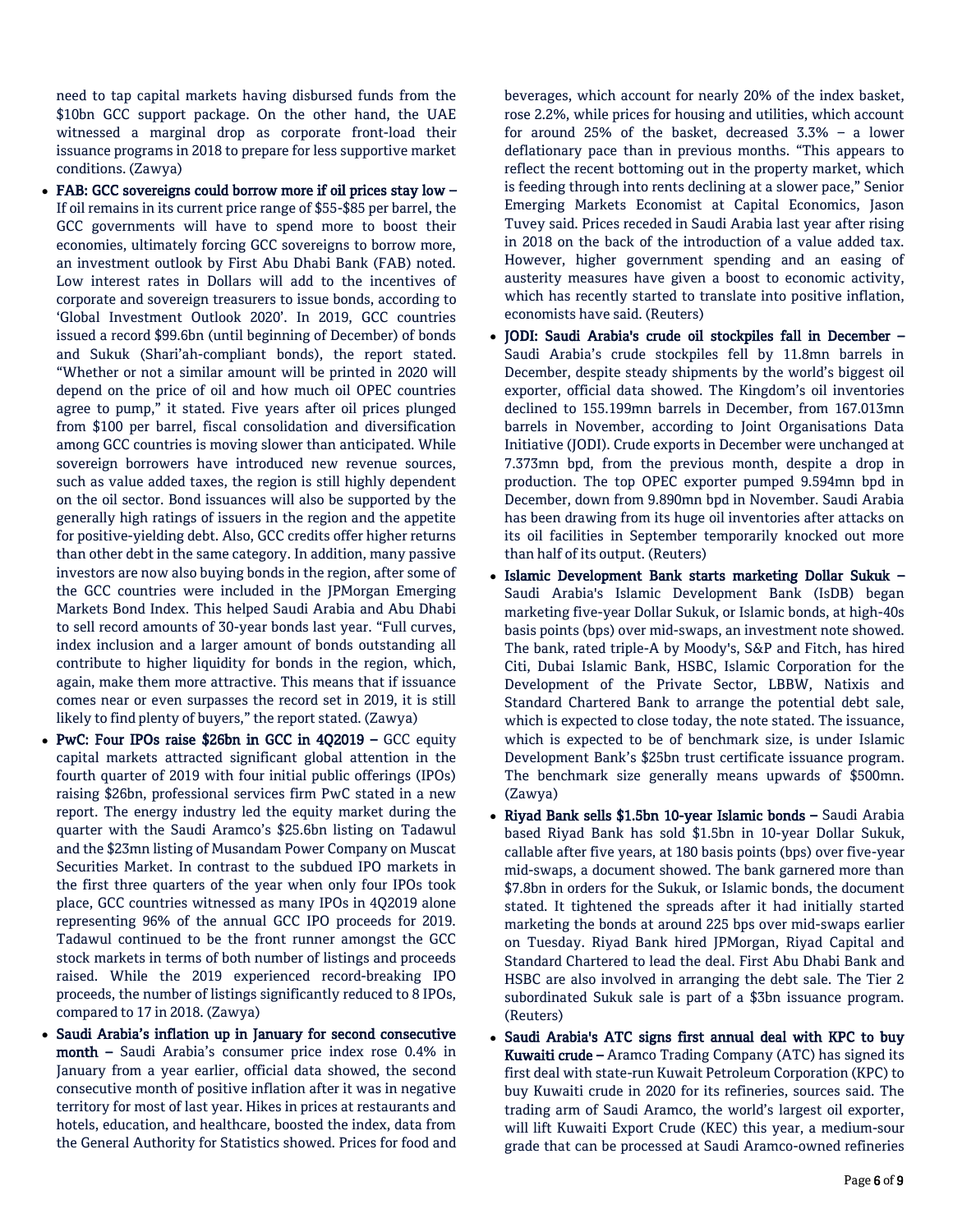in Asia, the sources said. The volume of crude to be lifted under the contract was not immediately known. Sources said that ATC will nominate a volume each month. (Reuters)

- SABIC to suspend Spain ultem output sees SR700mn non-cash impact in 1Q2020– Saudi Basic Industries Corp. (SABIC) sees SR700mn non-cash impact from suspension of ultem polymers output in Cartagena, Spain plant in 1Q2020, according to a statement. Part of the global operation optimization is committed to maintain ability to meet product needs of existing and future ultem customers from other assets. There is no direct impact on other operations at Cartagena facility. (Bloomberg)
- SoftBank spends \$2.5bn to get second Vision Fund off the ground – SoftBank Group Corp has pumped \$2.5bn of its own cash into new investments since October, sources said, hoping to restore its money-making credentials as it courts investors for a successor to its Vision Fund. The Japanese technology conglomerate is also considering investing another \$2.5bn of its own money, sources said. SoftBank Chief Executive, Masayoshi Son said last week the company may spend up to two years investing its own money in a bridge fund, to build a portfolio that will give investors enough confidence to participate in a second Vision Fund. To that end, he said SoftBank has already invested billions of US Dollars, however, he did not provide an exact figure. SoftBank was targeting a \$108bn fundraise for the second Vision Fund, and had committed \$38bn of its own money toward that goal. However, Son said last week its launch had been delayed due to investor concerns about the performance of the first \$100bn Vision Fund. (Reuters)
- Reliance and Saudi Aramco to accelerate refinery stake sale talks – Reliance Industries Limited's talks to sell a minority stake in its oil-to-chemical division to Saudi Aramco have been gathering pace in recent weeks, according to sources. Saudi Aramco officials and bankers on the deal have been working at Reliance's offices in Mumbai for due diligence this month, according to sources. Both parties are trying to overcome differences over the deal's structure, which had stalled the process last year, Bloomberg News previously reported. Indian billionaire Mukesh Ambani's Reliance is keen to sign a binding agreement before the next annual shareholders meeting, which is due to take place before the end of September, sources added. Mukesh Ambani in August told shareholders that Reliance and Saudi Aramco had agreed to a non-binding deal for a 20% stake in the oil-to-chemical operations. However, in December, the Indian government requested a court to stop the proposed sale to help ensure the Mumbai-based company has enough assets to pay arbitration claims in an unrelated case. A month later, Reliance's joint Chief Financial Officer, V. Srikanth told reporters that the transaction is not expected to be completed by March. (Bloomberg)
- Emirates NBD markets 10-year kangaroo bonds Dubai based Emirates NBD is selling kangaroo bonds with a 10-year maturity, a document showed. Kangaroo bonds are issued by non-Australian issuers in the Australian market and are denominated in Australian Dollars. The bank has set the indicative yield for the bonds at 3.115% and has received over A\$860mn in orders for the potential debt sale, which is expected to close on Wednesday, the document stated. The bank hired ANZ, Emirates NBD Capital, Mizuho and Nomura to

arrange the deal, which is part of Emirates NBD's A\$4bn debt issuance program. (Zawya)

- Nasdaq Dubai dealt a blow as biggest company opts to delist Nasdaq Dubai is about to lose its most valuable stock after DP World Ltd. announced plans to go private. The departure of the ports operator, which has a market capitalization of \$11bn, will increase the gap in trading turnover between Nasdaq Dubai and the two larger UAE exchanges. The value of equities changing hands in January on the platform was close to \$117mn, compared with about \$1.1bn at the Dubai Financial Market (DFM) and \$757mn at the Abu Dhabi Securities Exchange (ADX). The delisting of DP World, the UAE's seventh-largest company by market value, according to data compiled by Bloomberg, means the loss of a stock that international investors follow very closely, however, which has suffered from a lack of liquidity, according to an equities Analyst at EFG-Hermes in Cairo, Ahmed Hazem Maher. (Bloomberg)
- Petrofac secures contracts worth \$1.65bn from ADNOC Oilfield services provider Petrofac stated that it has secured two contracts worth about \$1.65bn from state-owned Abu Dhabi National Oil Company (ADNOC) for one of the biggest gas projects in the UAE. The company's Emirati unit, Petrofac Emirates, will provide engineering and construction works for the Dalma gas development project, a part of the Ghasha ultrasour gas concession, the company stated. The move comes as the UAE, a key member of the OPEC, looks to achieve gas selfsufficiency and become a net gas exporter. The Ghasha project consists of three major gas and condensate development projects - Hail, Ghasha and Dalma - and could produce more than 120,000 barrels of oil per day once completed. The first package of the contract, valued at \$1.07bn, is for gas processing facilities at Arzanah Island, Petrofac stated. The second tranche is valued at \$591mn. (Reuters)
- Emirate of Sharjah downgraded to 'Baa2' by Moody's, with a 'Stable' outlook – The Emirate of Sharjah's long-term rating was downgraded by Moody's to 'Baa2', the second-lowest investment grade score, from 'A3'. The outlook has been upgraded to 'Stable' from 'Negative'. (Bloomberg)
- NBK: Kuwait's local credit grows at 4.3% in 2019 Kuwait's credit growth was stable at 4.3% YoY in 2019 as compared to 4.2%, according to a recent report by the National Bank of Kuwait (NBK). Business lending growth weakened to 4.3% last year from 5.1% in 2018, while household credit growth slowed to 5% when compared to 6%, as compared to an increase of 9% in credit to non-bank financial institutions last year. In the meantime, growth in business lending recorded 4.3%, backed by a rise of 9.3% in real estate sector credit, which accounted for 89% of the total business lending growth in 2019. On the contrary, credit to the construction sector registered the weakest growth of 4.1%. Moreover, despite accounting for 10% of credit to individuals, personal consumption loans represented 58% of the total increase in household credit in 2019. It is noteworthy that NBK expects slower growth for personal consumption loans when compared to the rise recorded in 2019. (Zawya)
- Bahrain's GFH acquires majority stake in fintech firm Marshal Bahrain's GFH Financial Group has acquired a 70% stake in fintech firm, Marshal, through its investment banking arm,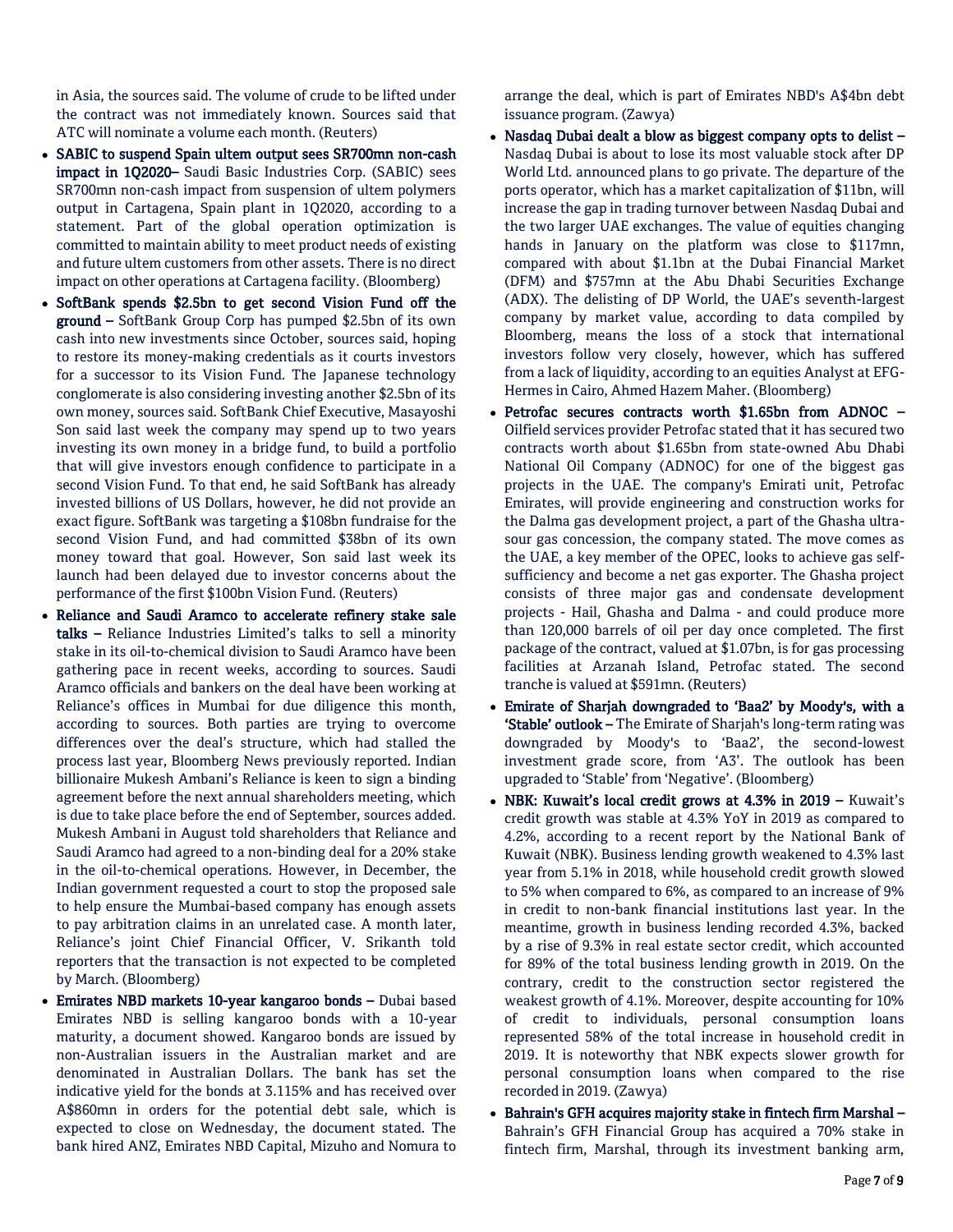GFH Capital. Dubai-headquartered Marshal is an enabler of payment technology in the Middle East, serving clients in 16 countries. The company's market share in the UAE exceeds 85%. Marshal's clients include Network International, National Bank of Abu Dhabi, Mashreq Bank, CrediMax and National Bank of Bahrain (NBB). "Our focus together (with GFH) will be on the unlocking of new opportunities, expansion in our existing territories and the ongoing and vigorous pursuit of even greater innovation to continue propelling us and our customers forward in terms of efficiency and the ability to more effectively capture and meet the vast market and consumer demand for state-of-the-art fintech products and payment solutions," Founder and Chairman of Marshal, Anil Dhar said. While de Novo Corporate Advisors acted as the sole M&A financial advisor, Freshfields Bruckhaus Deringer acted as legal advisor to GFH and BonelliErede acted as legal advisor to Marshal, a statement by GFH said. Gaurav Dhar will continue to serve as CEO of the company, the statement stated. (Zawya)